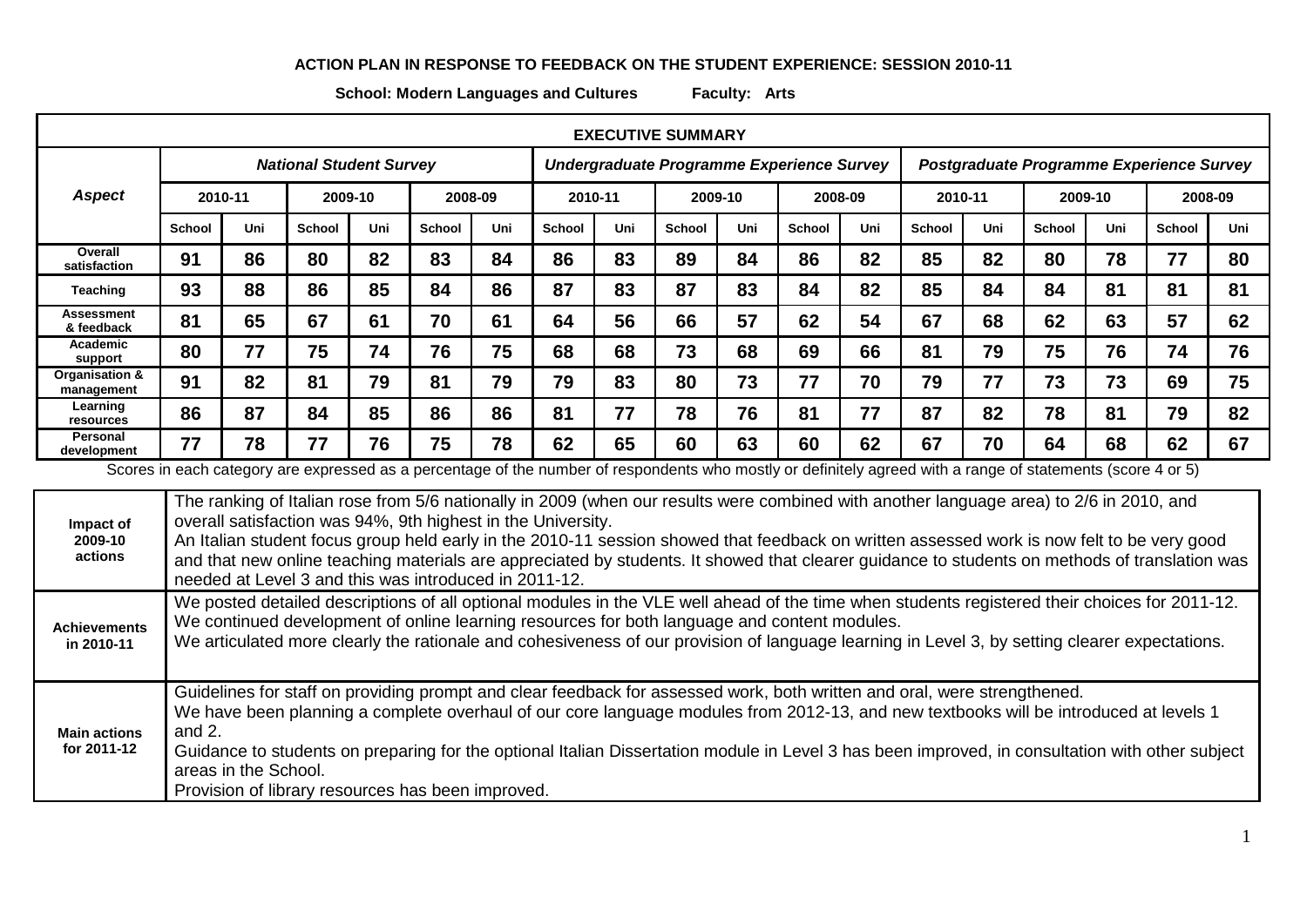## **ACTION PLAN IN RESPONSE TO FEEDBACK ON THE STUDENT EXPERIENCE: SESSION 2010-11**

**School: Faculty:**

| <b>Aspect</b>                     | Progress with actions in response to 2009-10<br>feedback and indication of impact                                                                                                                                                                                                                      | Issues raised in 2010-11 feedback                                                                                                                                                                        | Planned response in 2011-12                                                                                                                                                                                                                                                                                                                                                                                                                                                                                                                                                                                                                                                                                            |
|-----------------------------------|--------------------------------------------------------------------------------------------------------------------------------------------------------------------------------------------------------------------------------------------------------------------------------------------------------|----------------------------------------------------------------------------------------------------------------------------------------------------------------------------------------------------------|------------------------------------------------------------------------------------------------------------------------------------------------------------------------------------------------------------------------------------------------------------------------------------------------------------------------------------------------------------------------------------------------------------------------------------------------------------------------------------------------------------------------------------------------------------------------------------------------------------------------------------------------------------------------------------------------------------------------|
| Overall<br>satisfaction           | The ranking of Italian rose from 5/6 nationally<br>in 2009 (when our results were combined<br>with another language area) to 2/6 in 2010.<br>Response rate was 31 out of 38. A student<br>focus group and student-staff forum meetings<br>confirmed that the overall level of satisfaction<br>is high. | Overall satisfaction was 94%, putting Leeds<br>2nd out of 6 units nationally.                                                                                                                            | Aim to keep satisfaction rate as high as<br>possible - there is still room for improvement.                                                                                                                                                                                                                                                                                                                                                                                                                                                                                                                                                                                                                            |
| <b>Teaching</b>                   | Overall satisfaction was 95%.                                                                                                                                                                                                                                                                          | No major issues were raised. 'Staff are good at<br>explaining things' - 97 % agree; 'Staff have<br>made the subject interesting' - 92% agree.                                                            | We continue to enhance the syllabus. We<br>have introduced three new research-led<br>modules at level 3 in 2011-12. We have<br>overhauled our core language modules and<br>we plan to use new textbooks in 2012-13. We<br>aim to improve take-up of the Dissertation<br>module.                                                                                                                                                                                                                                                                                                                                                                                                                                        |
| <b>Assessment</b><br>and feedback | Overall satisfaction was 87%.                                                                                                                                                                                                                                                                          | Two sets of issues were identified as needing<br>attention: 'I have received detailed comments<br>on my work' (83%); 'Feedback on my work has<br>helped me clarify things I did not understand'<br>(78%) | We will discuss our written feedback fully with<br>students when returning their written work,<br>which we will do in person wherever possible.<br>We have amended our feedback forms for<br>assessed coursework (written work and<br>seminar presentations) to explicitly invite<br>students to seek clarification with lecturers<br>wherever needed; new versions of these<br>forms are available in the VLE. We will pay<br>particular attention to making good use of the<br>existing 'To improve your work in future, you<br>should ' section. We see examples of each<br>other's feedback in the course of moderating<br>marking and in this way we will share good<br>practice. We will engage with School-wide |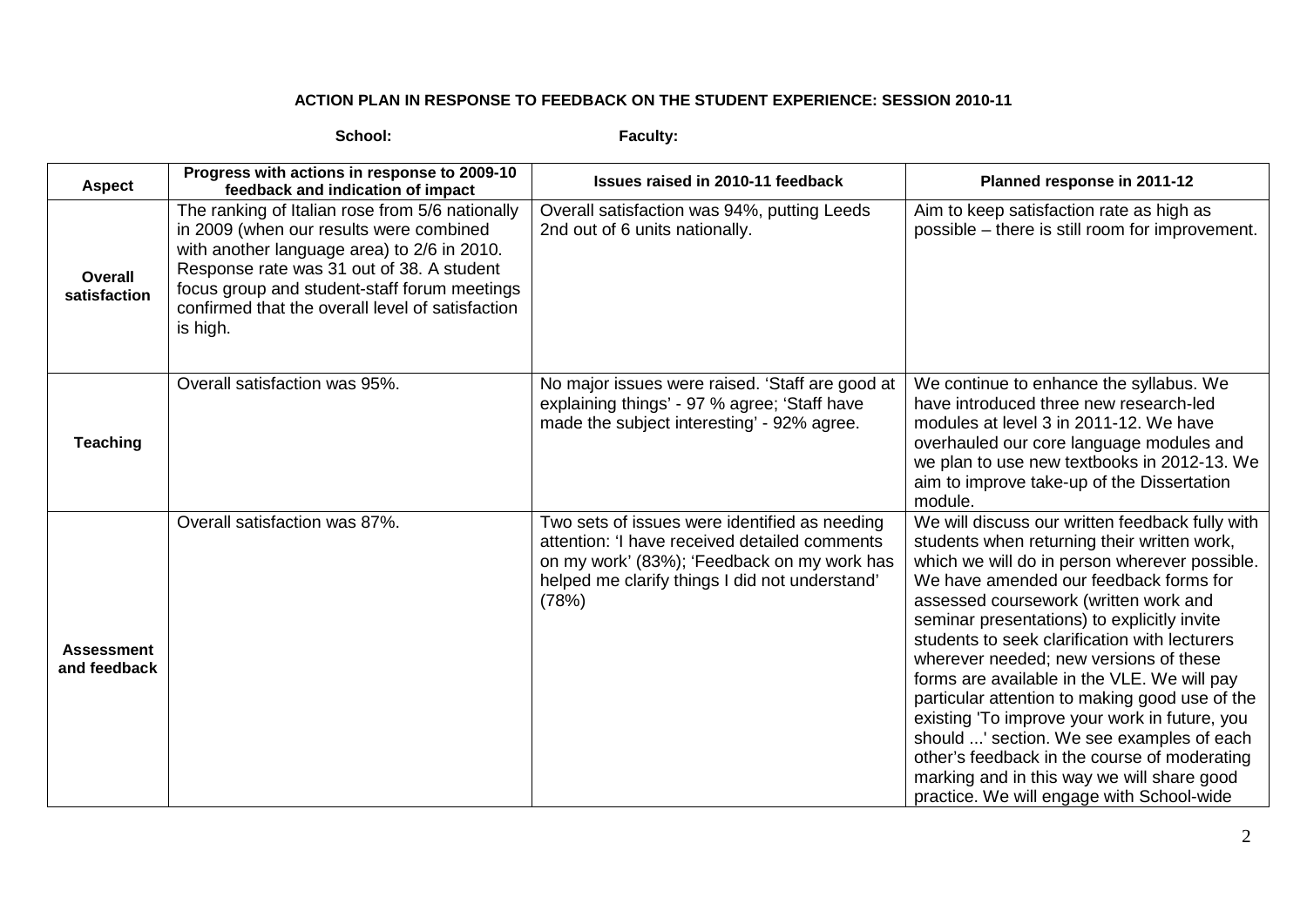|                                   |                               |                                                                                                                                                                                                                                    | efforts to harmonise feedback forms.                                                                                                                                                                                                                                                                                                                                                                                                                                                                                                                                                                                                                                                                                                                                                                                                                                                         |
|-----------------------------------|-------------------------------|------------------------------------------------------------------------------------------------------------------------------------------------------------------------------------------------------------------------------------|----------------------------------------------------------------------------------------------------------------------------------------------------------------------------------------------------------------------------------------------------------------------------------------------------------------------------------------------------------------------------------------------------------------------------------------------------------------------------------------------------------------------------------------------------------------------------------------------------------------------------------------------------------------------------------------------------------------------------------------------------------------------------------------------------------------------------------------------------------------------------------------------|
| <b>Academic</b><br>support        | Overall satisfaction was 85%. | The main issue identified was: 'Good advice<br>was available when I needed to make study<br>choices' (77%)                                                                                                                         | For those making module choices in April-<br>May 2011 for the academic year 2011-12, we<br>posted detailed descriptions of all modules in<br>the VLE well ahead of the day on which<br>registration began and informed students of<br>this (bearing in mind that most of the future<br>Level 3 students are abroad at that point).<br>We will do the same again in future years.<br>We believe this practice will improve our<br>performance in this area. Together with the<br>information on module choices in the VLE,<br>we will also encourage students more<br>strongly to contact module leaders and their<br>personal tutors for advice.                                                                                                                                                                                                                                             |
| Organisation<br>and<br>management | Overall satisfaction was 92%. | The move from a single departmental office to<br>a joint office in 2010-11 was handled smoothly.                                                                                                                                   | The move from a joint departmental office to<br>a single School office in 2011-12 created<br>some practical problems in timetabling<br>modules, and we aim to overcome all of<br>these in 2012-13.                                                                                                                                                                                                                                                                                                                                                                                                                                                                                                                                                                                                                                                                                           |
| Learning<br>resources             | Overall satisfaction was 83%. | The main issue identified was: 'The library<br>resources and services are good enough for<br>my needs' (72%). We have a very good<br>research library but not enough attention was<br>being given to resources for undergraduates. | Our library budget decreased sharply two<br>years ago because of the Economies<br>Exercise and the Library's rationalising of<br>how its RAM worked for the SMLC, but we<br>hope that decrease will not be repeated,<br>apart from the normal inflationary pressures.<br>In consultation with our subject librarian, we<br>have already been concentrating on four<br>strategies, and students should see the<br>benefits this year: (1) paying more attention<br>to ordering books and DVDs specifically for<br>the Edward Boyle Library rather than the<br>Brotherton; (2) making consistent use of the<br>Reading List tool in the VLE, with consequent<br>improved efficiency in ordering reading list<br>texts; (3) making consistent use of Online<br>Course Readings in the VLE; (4) buying<br>ebooks where possible for courses with<br>larger student numbers, so that all students |